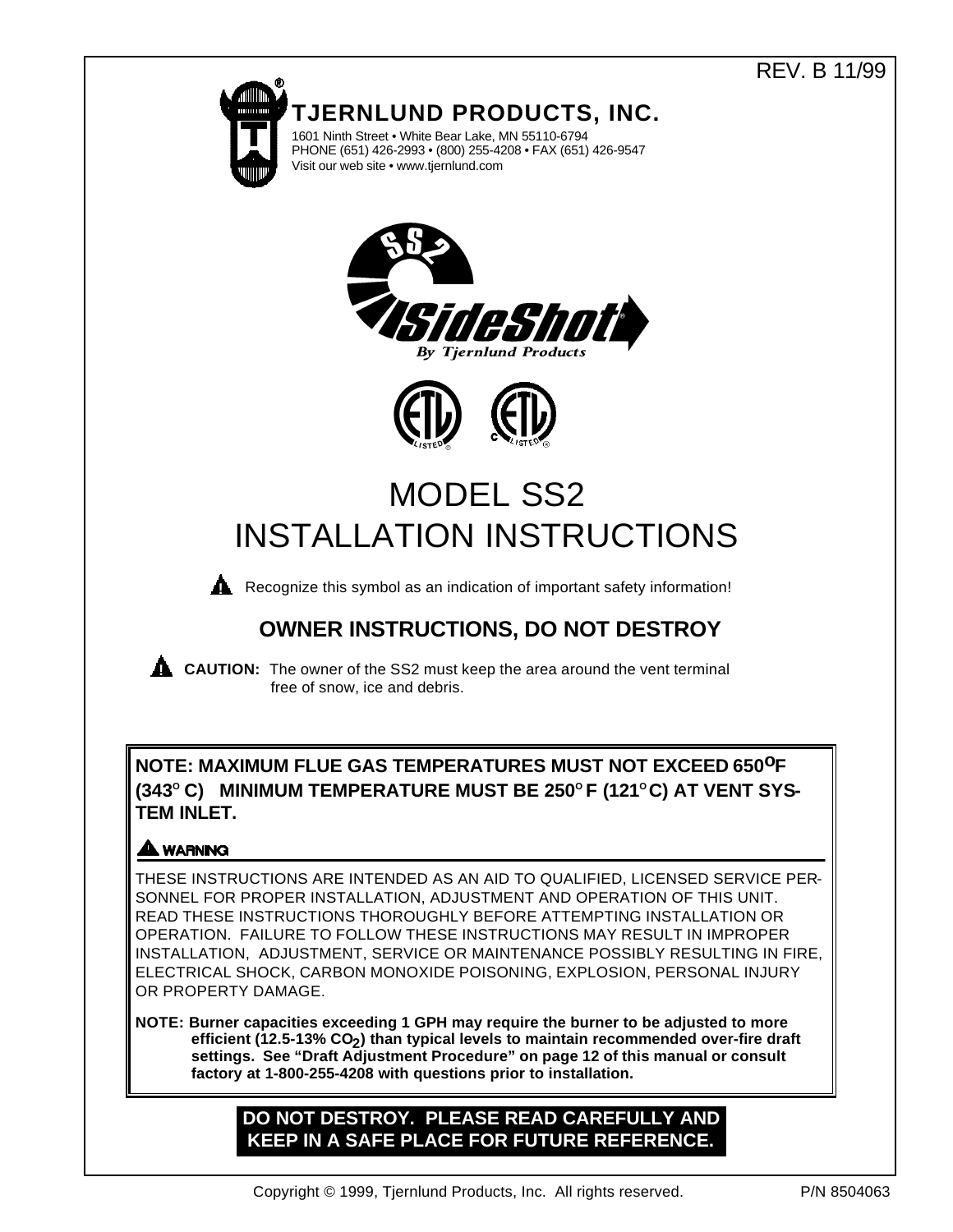Tjernlund Products welcomes your comments and questions. Address all correspondence to:

Customer Service Tjernlund Products, Inc. 1601 Ninth Street White Bear Lake, MN 55110-6794

Call us toll free at 800-255-4208, visit our web site @ www.tjernlund.com or E-mail us at fanmail@tjfans.com.

## **TABLE OF CONTENTS**

|                                                                                                              | Page (s) |
|--------------------------------------------------------------------------------------------------------------|----------|
|                                                                                                              |          |
|                                                                                                              |          |
|                                                                                                              |          |
|                                                                                                              |          |
|                                                                                                              |          |
| Vent Hood Termination Clearances                                                                             |          |
|                                                                                                              |          |
|                                                                                                              |          |
| Installation                                                                                                 |          |
|                                                                                                              |          |
|                                                                                                              |          |
|                                                                                                              |          |
| <b>Electrical Wiring</b>                                                                                     |          |
|                                                                                                              |          |
|                                                                                                              |          |
|                                                                                                              |          |
|                                                                                                              |          |
|                                                                                                              |          |
|                                                                                                              |          |
|                                                                                                              |          |
|                                                                                                              |          |
|                                                                                                              |          |
|                                                                                                              |          |
| SideShot <sup>®</sup> is a registered trademark of Tjernlund Products, Inc. for their Model SS2 Vent System. |          |

## **DESCRIPTION**

The SS2 is a mechanical vent system designed and listed for use with natural draft oil heating equipment. It is factory assembled and wired. The SS2 automatically vents the flue gases from heating equipment to the outdoors. By recirculating indoor air with a cooling fan, surrounding combustible materials remain at safe temperatures. After each burner cycle the SS2 will continue to operate for an adjustable time period to purge the heater and vent of residual flue gases. The SS2 features a safety system consisting of a Fan Proving Switch and a High Limit temperature control. These devices monitor the SS2's performance and will interrupt the main burner if a venting malfunction is detected.

## **APPLICATION TABLE**

Verify that the total BTU/hr. input of the heating appliance(s) fall within the inputs listed below. The BTU/hr. capacity range is based on a maximum of 50 equivalent feet (15 meters). To determine equivalent feet, add the total length of straight vent pipe plus 10 feet (3 meters) for each 90 degree elbow and 5 feet (1.5 meters) for each 45 degree elbow. Vent runs of over 15 linear feet (4.5 meters) require the use of an approved, insulated vent connector to prevent problems related to condensation.

## **NARNING**

**The SS2 Vent System may only be used on Flame Retention Head Burners.**

| MODEL           | <b>Flame Retention</b><br>Oil Burner BTU/hr. | Max. Equivalent<br>Feet / Meters |
|-----------------|----------------------------------------------|----------------------------------|
| SS <sub>2</sub> | $*$ 70.000-168.000                           | 50 feet<br>15 meters             |

\* Burner capacities exceeding 1 GPH may require the burner to be adjusted to more efficient (12.5-13% CO<sub>2</sub>) than typical levels<br>to maintain recommended over-fire draft settings. See "Draft Adjustment Procedure" on page 12 to maintain recommended over-fire draft settings. See "Draft Adjustment Procedure" on page 12 of this manual or consult Tjernlund at 1-800-255-4208 with questions prior to installation.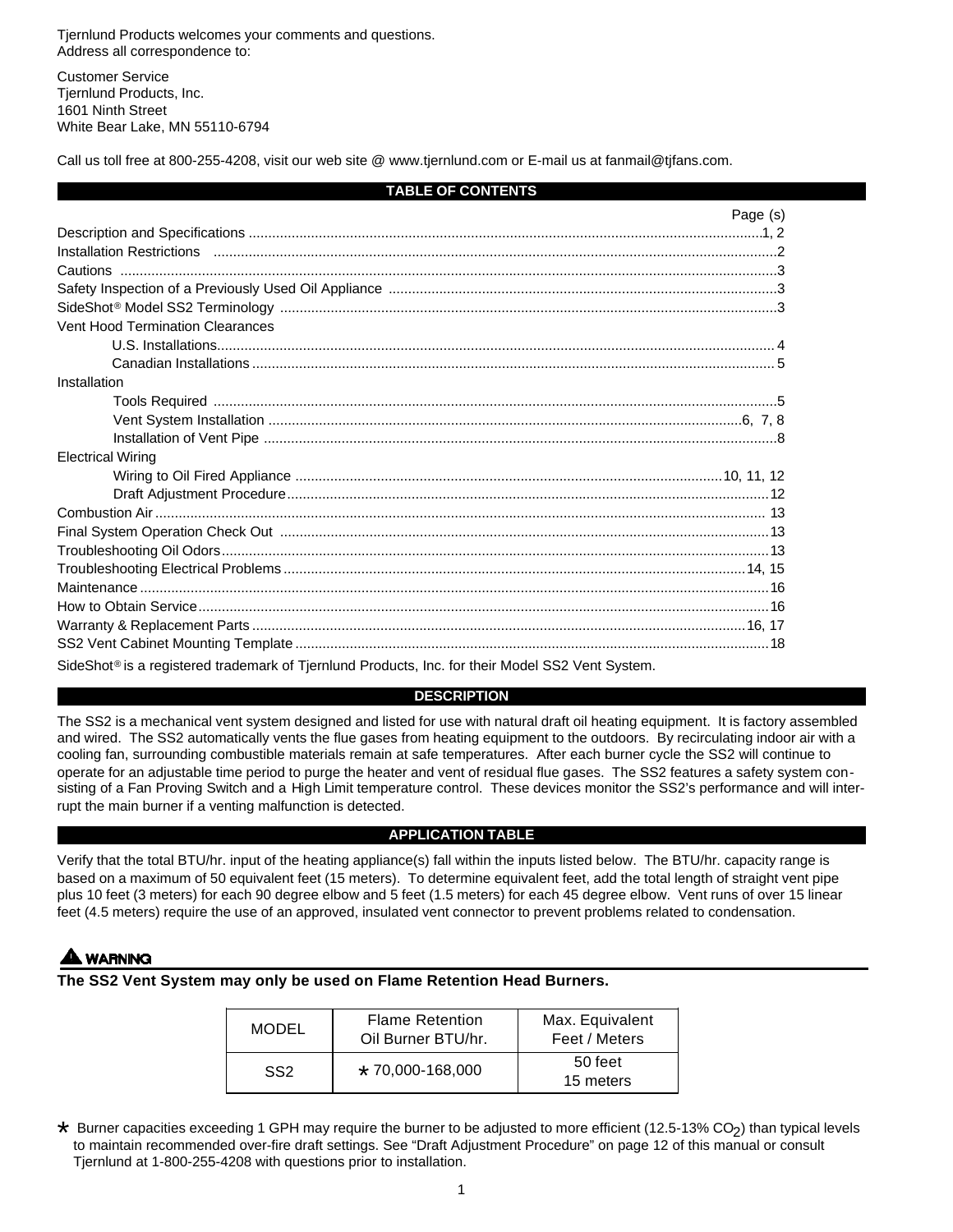#### **SPECIFICATIONS**

**Motor:** 115/1/60, 3000 RPM, 1/25 HP, 1.6 FLA, Ball Bearing Permanently Lubricated.

**Fan Proving Switch:** Non-adjustable set point of -.40" W.C. on pressure drop. Contacts rated for an inductive load of 6.2 FLA. High Limit: Manual reset N/C contacts, open at 170<sup>0</sup>F  $\pm$  8<sup>0</sup>F (77<sup>o</sup>C  $\pm$  5<sup>0</sup>C). Contacts rated at 10 FLA at 120 VAC.

**Post-Purge Timer:** Adjustable from 1 to 10 minutes. Dual voltage, non-polarity sensitive input (24-120 VAC).

**Cooling Fan:** 115/1/60, RPM 3000-3300, AMPS .2, CFM 105, DB Level 50.



#### **GENERAL INFORMATION**

Each SS2 is electrically factory line tested before shipment.

After opening carton, inspect thoroughly for hidden damage. Impeller should rotate freely. If any damage is found notify freight carrier and your distributor immediately and file a concealed damage claim.

## **INSTALLATION RESTRICTIONS**

- 1. The SS2 may not be installed on condensing type or solid fuel burning appliances, incinerators or incinerating toilets.
- 2. The SS2 may only be installed on Flame Retention Head Burners.
- 3. The SS2 may only be installed on appliances equipped with a barometric draft control.
- 4. The SS2 may not be connected to a natural draft chimney.
- 5. The SS2 shall not be installed where flue gas temperatures exceed 650 $P$  (343 $^{\circ}$ C) at its inlet. Flue gas temperature verification:
	- A) Verify flue gas temperature at appliance inlet is at or above 250<sup>o</sup>F (121<sup>o</sup>C) after 5 minutes of operation during setup. See "Draft Adjustment Procedure" on page 12, step 9.

**AND**

- B) After 15 minutes of operation, measure flue gas temperature to verify it is not more than 650<sup>o</sup>F (343<sup>o</sup>C) at SS2 inlet.
- 6. The electrical load controlled through the Fan Proving Switch must not exceed its nameplate ratings.
- 7. Vent runs of over 15 linear feet (4.5 meters) require the use of an approved, insulated vent connector to prevent problems related to condensation.

## **LWARNING**

Improper installation, adjustment, alterations, service or maintenance can cause injury, property damage or death. Refer to this manual. For assistance or additional information consult a qualified installer, service agency or the equipment supplier.

Do not exceed the recommended input range of the SS2. Under no circumstances shall the minimum draft adjustment be used for the larger input range of this product. Improper adjustment may result in the dispersion of flue products (carbon monoxide) into the building interior causing carbon monoxide poisoning or death.

If oil nozzle is changed or other equipment is added perform "Draft Adjustment Procedure" on page 12 again.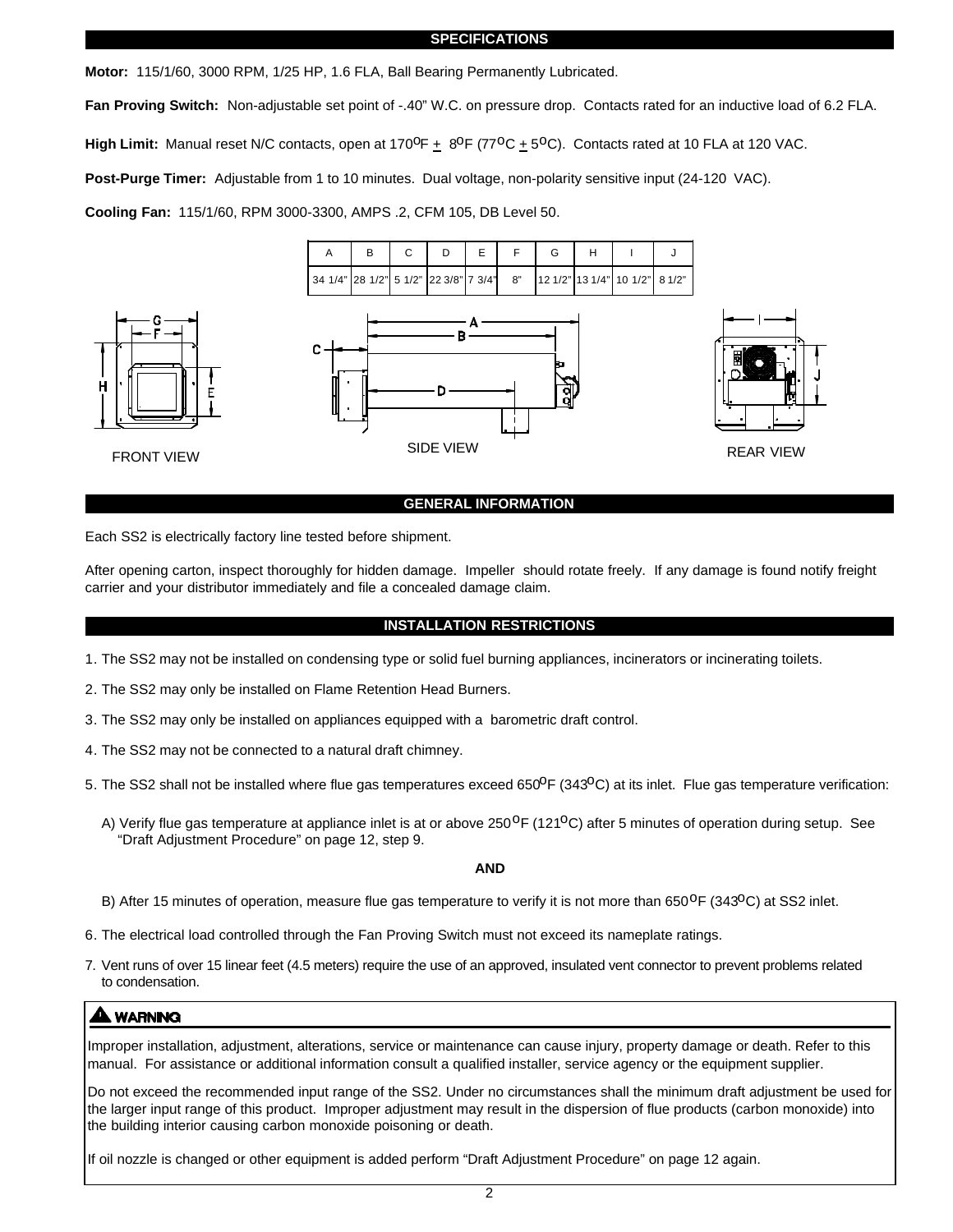## **CAUTIONS**

- 1. Disconnect power supply from the SS2 and heating equipment when making wiring connections and servicing the SS2. Failure to do so may result in personal injury and/or equipment damage.
- 2. Failure to install, maintain and/or operate the SS2 in accordance with manufacturer's instructions may result in conditions which can produce bodily injury and property damage.
- 3. The SS2 must be installed by a qualified installer (an individual properly licensed and/or trained) in accordance with all local codes or, in their absence, in accordance with the appropriate National Fire Protection Association #31, #211 and the National Electrical Code. In the absence of local codes in Canada, installations must comply with CSA Std 139 (The National Building Code of Canada) and CSA Std 22.1 (The Canadian Electrical Code).
- 4. Plan the vent layout so that the code required clearances are maintained from plumbing, wiring and combustible materials.
- 5. Flue gas temperatures must not exceed 650 $^{\circ}$ F (343 $^{\circ}$ C) at SS2 inlet. Ambient temperature must not exceed 104 $^{\circ}$ F (40 $^{\circ}$ C).
- 6 Flue gas temperature at vent system inlet must be at least  $250^{\circ}F(121^{\circ}C)$  during appliance steady state.
- 7. Make certain power source is adequate for the SS2 requirements. Do not add the SS2 to a circuit when the total electrical load is unknown.
- 8. "Safety Inspection of a Previously Used Appliance", below must be completed when replacing a conventional chimney venting system or when SS2 is installed on used heating equipment.

#### **SAFETY INSPECTION OF A PREVIOUSLY USED OIL APPLIANCE**

(Perform prior to SS2 installation)

The following procedure is intended as a guide to aid in determining that an appliance is properly installed and is in safe condition for continuing use.

This procedure is based on central furnace and boiler installations and it should be recognized that generalized procedures cannot anticipate all situations. Accordingly, in some cases deviation from this procedure may be necessary to determine safe operation of the equipment.

- a. This procedure should be performed prior to any attempt at modifications of the appliance or installation of the SS2.
- b. If it is determined there is a condition which could result in an unsafe operation, the appliance should be shut off and the owner advised of the unsafe condition.

The following steps should be followed in making the safety inspection:

- 1. Visually inspect the venting system and determine there is no blockage or restriction, leakage, corrosion or other deficiencies which could cause an unsafe condition.
- 2. Inspect burner and primary control for proper operation.
- 3. Applicable only to furnaces: Inspect heat exchanger for cracks, openings or excessive corrosion. Check both the limit control and fan control for proper operation.
- 4. Applicable only to boilers: Inspect for evidence of water or combustion product leaks. Determine that the water pumps are in operating condition. Test low water cutoffs, automatic feed controls, pressure and temperature limit controls and relief valves in accordance with the manufacturer's recommendations to determine that they are in operating order.

## **SIDESHOT® MODEL SS2 TERMINOLOGY**

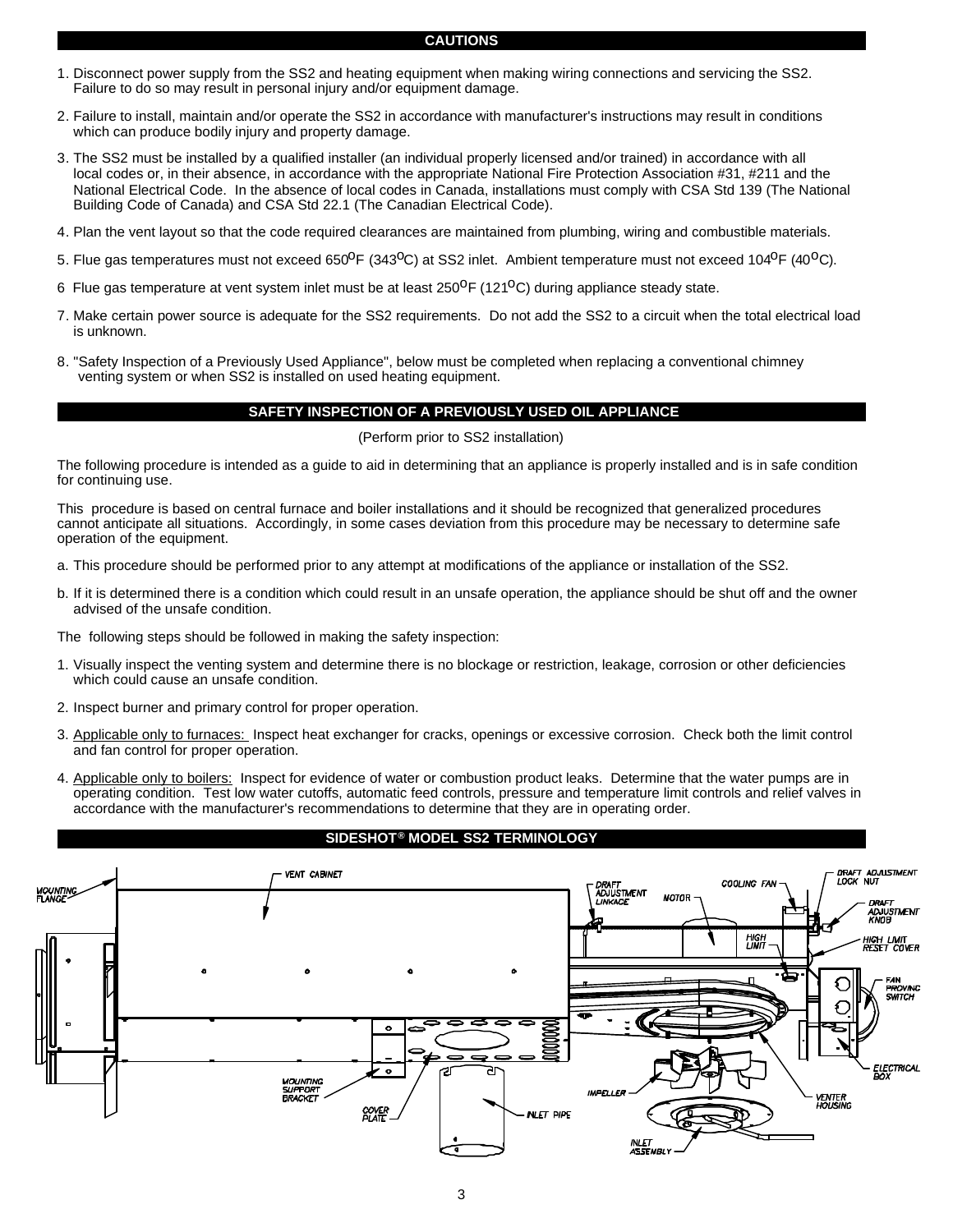## **VENT HOOD TERMINATION CLEARANCES FOR U.S. INSTALLATIONS**

The SS2 has been ETL Listed according to the requirements of the National Fire Protection Association #31, and #211 as follows below, (See Diagram A).

- The exit terminals of mechanical draft systems shall not be less than 7 feet above grade when located adjacent to public walkways.
- A venting system shall terminate at least 3 feet above any forced air inlet located within 10 feet.
- The venting system shall terminate at least 4 feet below, 4 feet horizontally from or 1 foot above any door, window or gravity air inlet into any building.
- The bottom of the vent terminal shall be located at least 12 inches above grade.
- The exit terminal shall be so arranged that the flue gases are not directed so as to jeopardize people, overheat combustible structures or enter buildings.
- Not to be less than 10 feet from an adjacent building.

The SS2 is also Listed to terminate a minimum of 12" below, above or horizontally from a soffit, deck or adjacent sidewall.

**CAUTION:** The owner of the SS2 must keep the area around the vent terminal free of snow, ice and debris.

**It is not recommended for the SS2 to be terminated on a wall that faces the direction of the prevailing winds. Backdrafts by severe winds can cause oil odors to remain in the structure and/or interrupt equipment operation.**

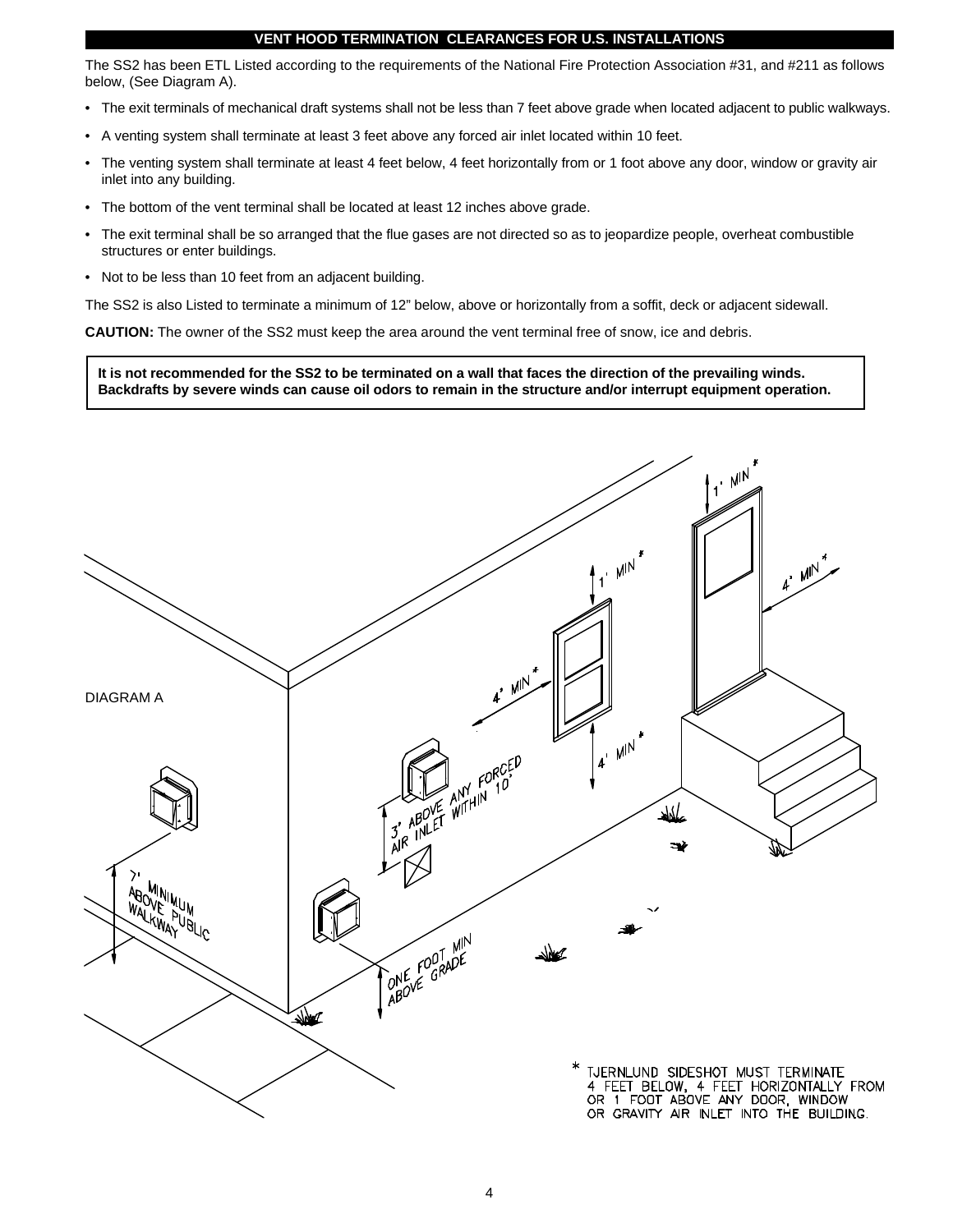## **VENT HOOD TERMINATION CLEARANCES FOR CANADIAN INSTALLATIONS**

The SS2 has been CSA Listed according to the requirements of "Mechanical Flue-Gas Exhausters" CSA Std B255-M81 and the "Installation code for Oil burning Equipment" CSA Std B139-M91, (See Diagram A1).

- A venting system shall not terminate underneath a veranda, porch, or deck, or above a paved sidewalk or a paved driveway that is located between two buildings, and that serves both buildings.
- The exit terminals of mechanical draft systems shall not be less than 2.13m (7ft) above grade when located adjacent to a paved sidewalk or driveway.
- A venting system shall not direct flue gases towards brickwork, siding, or other construction, in such a manner that may cause damage from heat or condensate from the flue gases.
- A venting system shall not direct flue gases so as to jeopardize people, overheat combustible structures, or enter buildings.

A venting system shall not terminate within 1.8 m (6ft) of the following:

- A window, door or mechanical air supply inlet of any building, including soffit openings
- A gas service regulator vent outlet
- A combustion air inlet
- A property line
- A direction facing combustible materials or openings of surrounding buildings

A venting system shall not terminate within 1m (3ft) of the following:

- Above a gas meter/regulator assembly within 1m (3ft) horizontally of the vertical centreline of the regulator
- A oil tank or an oil tankfill inlet
- The inside corner of an L-shaped structure

A venting system shall not terminate within .3m (1ft) of the following:

• Above grade level or any surface that may support snow, ice, or debris

**CAUTION:** The owner of the SS2 must keep the area around the vent terminal free of snow, ice and debris.

It is not recommended for the SS2 to be terminated on a wall that faces the direction of the prevailing winds. Backdrafts by severe winds can cause oil odors to remain in the structure and/or interrupt heating equipment operation.



## **INSTALLATION TOOLS REQUIRED**

- 
- 
- 
- 
- Screwdriver Set • Wire Cutter/Stripper • Draft Gauge
	-
- Nut Runner Set Combination Wrench Set Combination Wrench Set
	-
- Smoke Tester CO2 Analyzer  **Reciprocating Saw**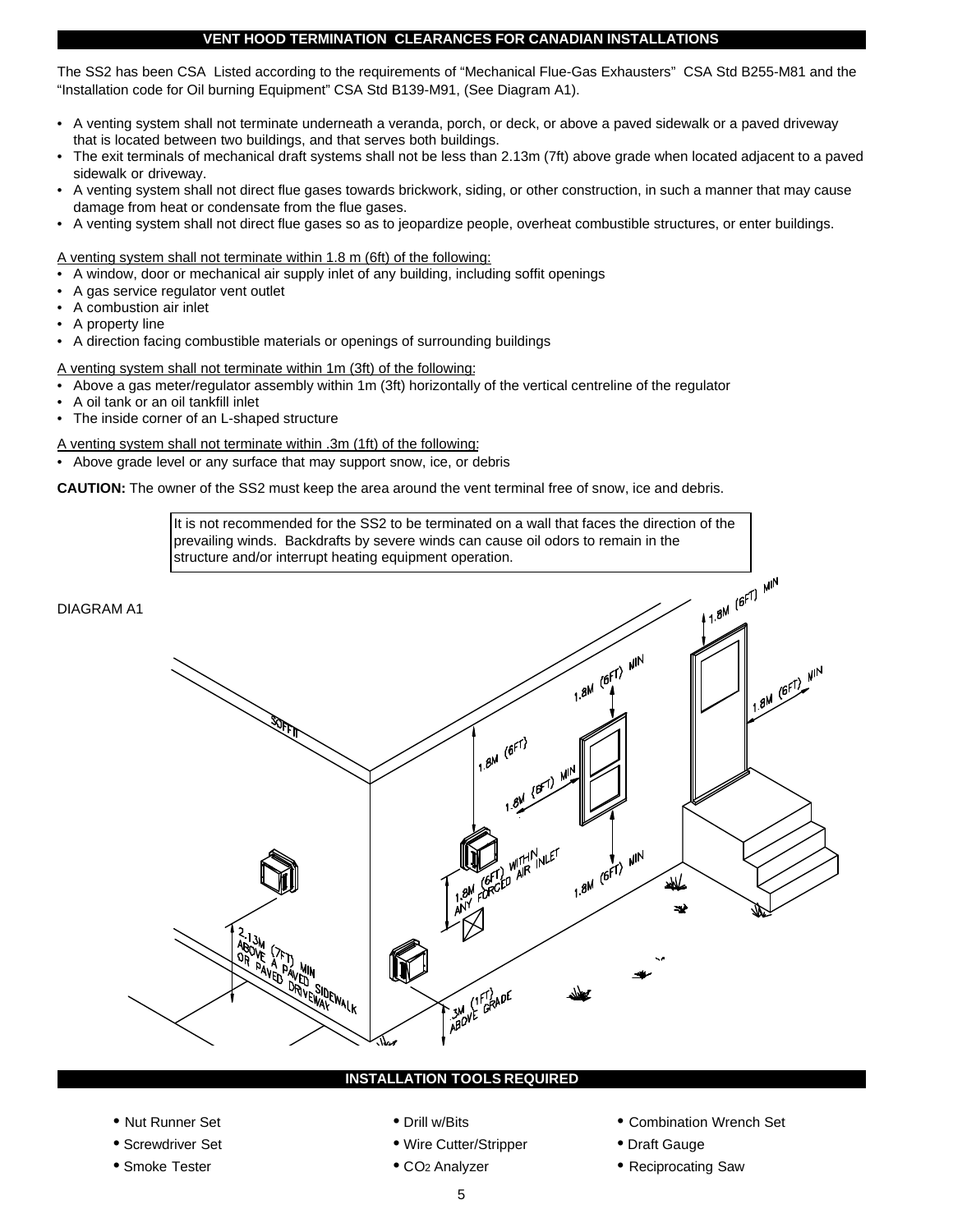## **SS2 VENT SYSTEM CLEARANCES FROM COMBUSTIBLES & OBSTRUCTIONS**

With an inlet flue gas temperature of 650<sup>o</sup>F (343<sup>o</sup>C) or below, the SS2 has been Listed for Zero Clearance from combustibles.

**NOTE: You must allow a minimum 2 foot distance of unobstructed clearance behind the SS2 Vent System for doing maintenance. Allow 6" minimum clearance from bottom of vent cabinet to any obstruction for air flow.** 



## **INSTALLING SS2 VENT CABINET**

- 1. a) Fold SS2 Vent Cabinet template (Page 18) along dashed line and attach between the floor joists ensuring that it is snug against the sill plate and centered between the floor joists. Follow same procedure if floor trusses are used, (See Diagram B).
	- b) If the SS2 is not being installed between floor joists, attach the template to the wall it will be exiting ensuring it is level.



- 2. Verify that wall penetration will not come in contact with concealed wiring or plumbing. Using 1/2" bit, drill pilot holes noted on each side of the template from inside through rim-joist, wall board, siding, etc., keeping drill bit perpendicular to the wall. 1/2" bit must be long enough to penetrate through exterior.
- 3. Remove template from rim-joist and attach to building exterior, aligning pilot hole markings on template with holes previously created in Step #2.
- 4. Drill remaining (4) corner holes noted on the template through the building exterior. Remove the template and mark lines from the **outside** edge of the holes drilled, forming a rectangle.
- 5. Using reciprocating saw and appropriate blade, cut a rectangular opening through the rim joist, wall board, siding, etc., on the lines marked in step 4. The rectangular opening should be no larger than 10-1/2" in width by 8-1/2" in height, (See Diagram C).
- 6. Knock out block material exposing rectangular opening through the wall.



#### DIAGRAM B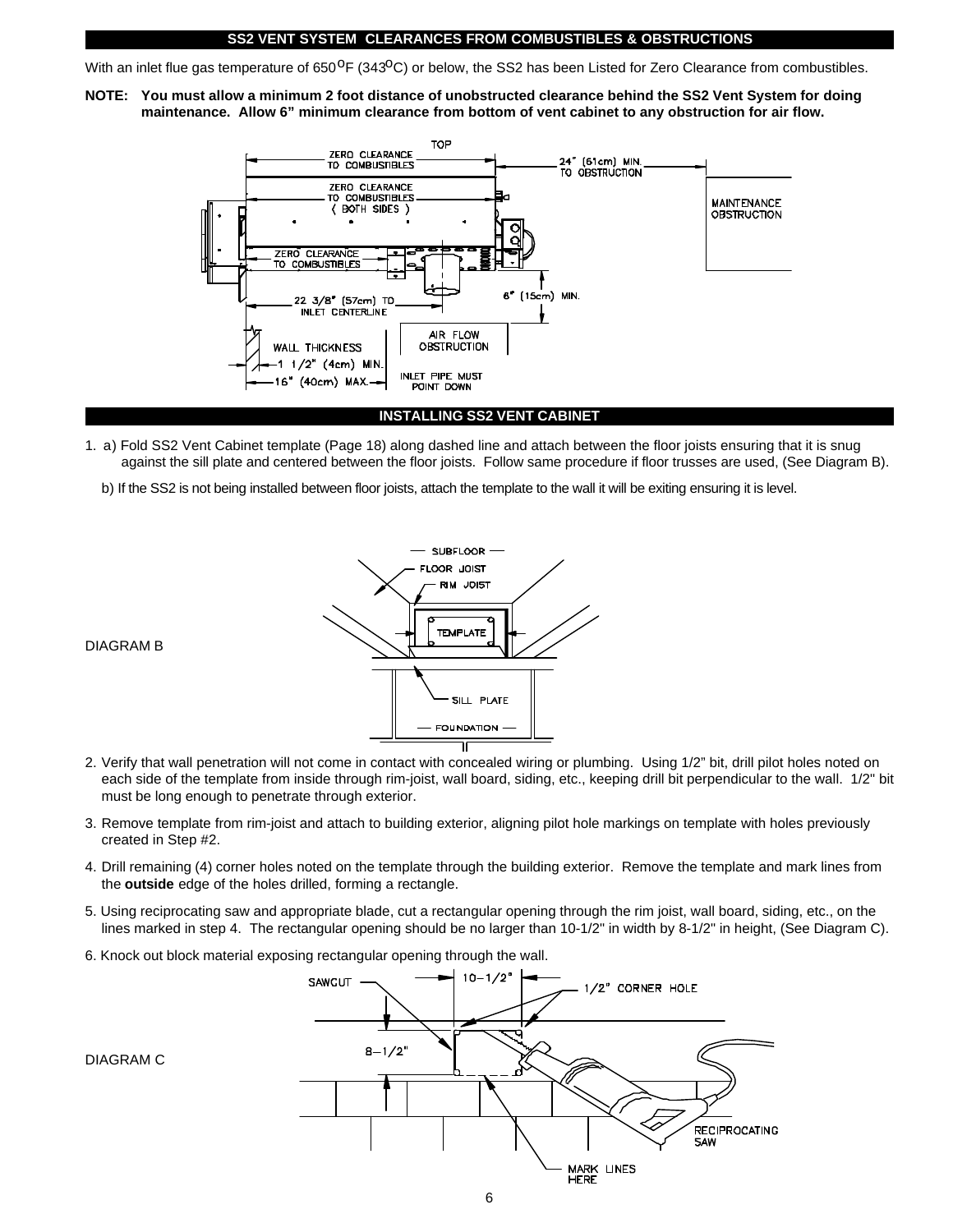- **NOTE:** For easy one person installations, remove (9) screws from rear and bottom of vent cabinet. Slide venter assembly out of SS2 cabinet and set aside being careful not to damage housing. After SS2 cabinet is secured to the outside wall, and the vibration isolation mount is installed to the inside wall, replace venter assembly and (9) screws, (See Diagram D).
- 7. Apply two beads of exterior rated caulk approximately 3/8" in width at the seam of the outside casing of the SS2 Vent Cabinet and on the inner flange of the Vent Hood Termination, (See Diagram E).



8. Slide the SS2 vent cabinet through the wall with drip flange facing down towards ground, (See Diagram F). Mount Vent Hood to exterior using (6) #10 x 1 1/4" wood screws provided, (See Diagram F). If installing in masonry wall drill 1/4" holes and use wall anchors provided.



# exterior of the building, (See Diagram G).

9. After the SS2 is completely installed, apply a bead of exterior rated caulk between the Vent Hood Termination mounting flange and the

## **INSTALLATION OF WALL SUPPORT BRACKET**

- 1. To prevent damage to the SS2, temporarily support the bottom of the SS2 cabinet (prop on ladder top) while assembling the wall support bracket. Assemble the wall support bracket as shown, (See Diagram H, Page 8).
- 2. Connect mounting bracket to SS2 using (4) #8 x 3/8" sheet metal screws. Line up holes on bottom of SS2 with mounting bracket to ensure proper placement, (See Diagram H, Page 8).
- 3. Adjust the wall support bracket so that a slight pitch is maintained for moisture drainage and vibration isolation. Use the prepunched holes on the wall bracket as a template to mark holes to be drilled into the side wall for mounting screws, (See Diagram H, Page 8).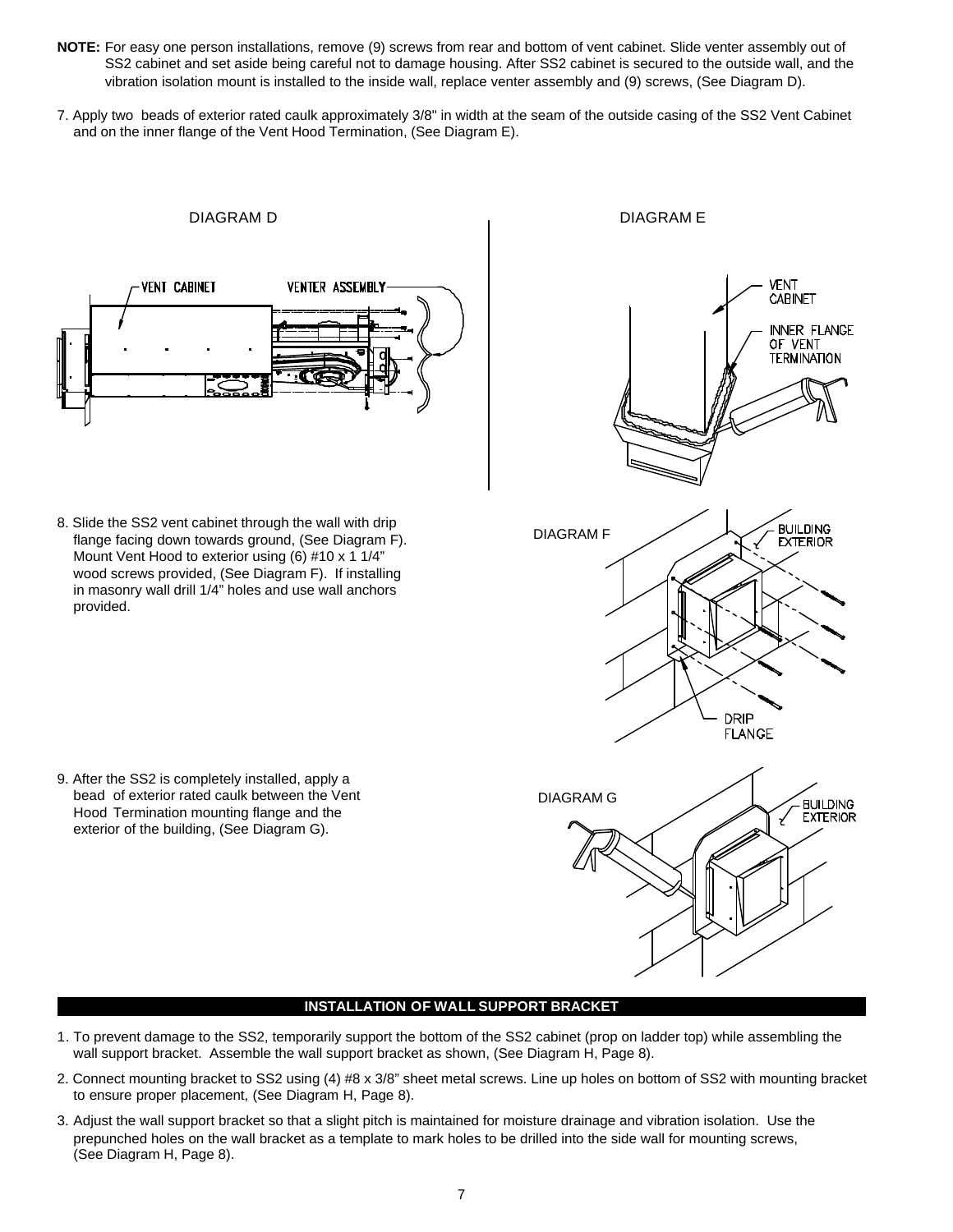- 4. a) If installing the bracket into a wood wall, drill 2 pilot holes at each point established in step 3 with a 1/8" drill bit approximately 1" deep and install the screws provided to secure the bracket to the wall.
	- b) If installing the bracket into a masonry wall, drill 2 holes at each point established in step 3 with a 1/4" masonry drill bit Tap the masonry anchors into the 2 holes drilled and screw the wall bracket onto the wall.



When installing the SS2 Vent System on an oil appliance, a full size barometric draft control must be used. Install the barometric draft control as shown, (See Diagram J). The SS2 inlet pipe is designed to accept 4" single wall, or Type "L" vent pipe. Type "B" vent pipe is not acceptable for the SS2. The vent pipe used must be in compliance with local codes and the listing of the vent pipe manufacturer. When necessary, install tapered reducers and increasers as shown below.

Determine vent pipe layout which will allow for the least amount of elbows to the appliance. Calculate the equivalent vent pipe length from the appliance to the SS2 Vent System by adding the straight vent pipe length and the equivalent elbow lengths together. Each 90 degree elbow is equal to 10 feet (3 meters) of straight vent pipe, each 45 degree elbow is equal to 5 feet (1.5 meters) of straight pipe. The equivalent vent pipe length must not exceed 50 feet (15 meters) from the appliance to the SS2 Vent System. Vent runs of over 15 linear feet (4.5 meters) require the use of an approved, insulated vent connector to prevent problems related to condensation. It is not necessary to maintain a 1/4" rise per foot of horizontal when Side Wall Venting.

## **NOTE: Installing a vent pipe "jog" on vertical vent pipe layouts allows for easier dismantling when servicing is necessary, (See Diagram J).**

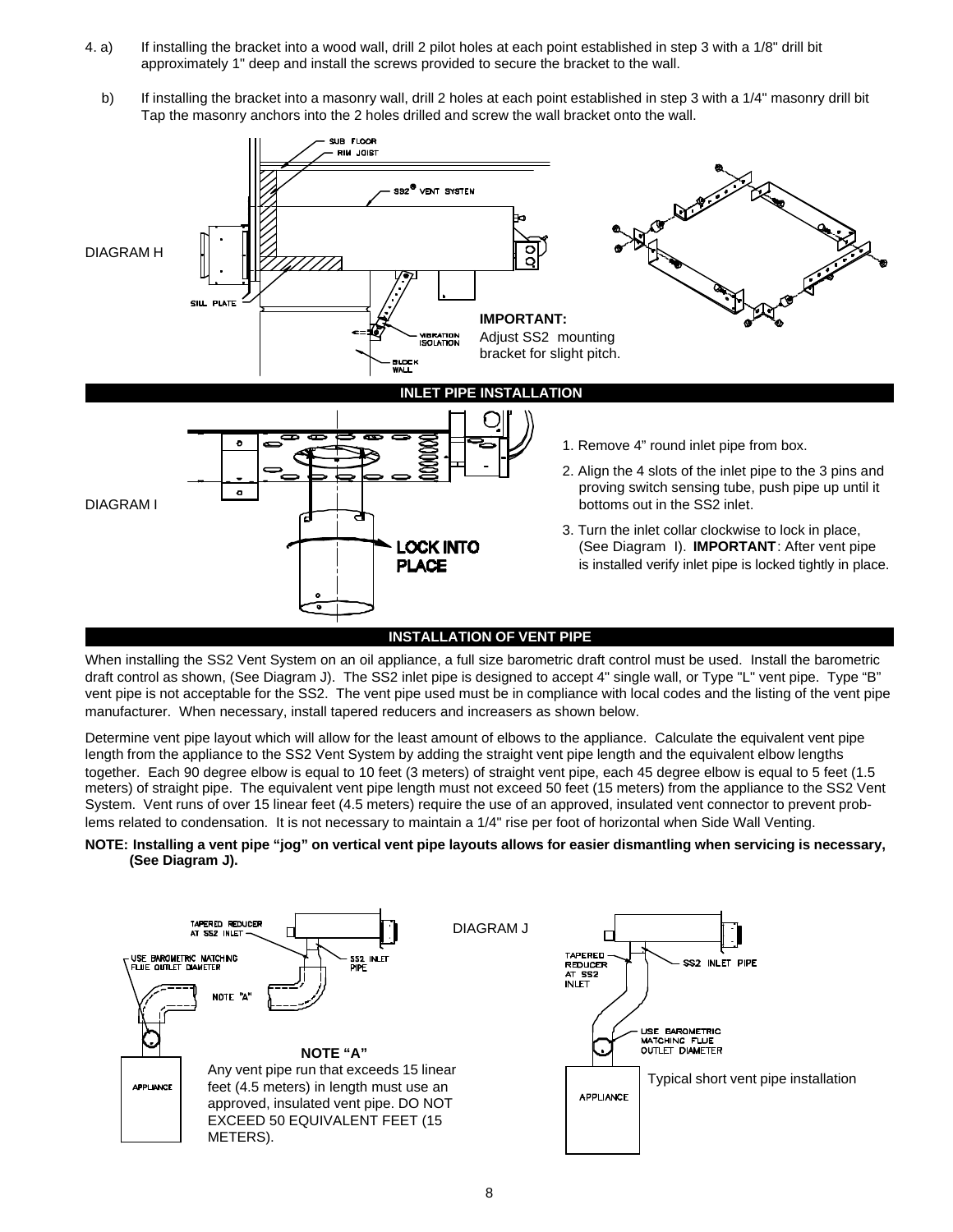## **A WARNING**

All wiring from the SS2 to the appliance must be appropriate Class 1 wiring as follows: installed in rigid metal conduit, intermediate metal conduit, rigid non-metallic conduit, electrical metallic tubing, Type MI Cable, Type MC Cable, or be otherwise suitably protected from physical damage. **Note:** We recommend the use of flexible conduit for connections to the SS2 to allow for slide out servicing feature of venter assembly.

The electrical contact ratings for the diaphragm Fan Proving Switch and High Limit are as follows:

| FAN PROVING SWITCH |  |
|--------------------|--|
|--------------------|--|

**HIGH LIMIT** 6.2 Amps (full load) at 120 VAC 10 Amps (full load) at 120 VAC 36 Amps (locked rotor) at 120 VAC 60 Amps (locked rotor) at 120 VAC

The Fan Proving Switch and High Limit are not suitable for loads which exceed the above limits.

## **SEQUENCE OF OPERATION WITH SS2 INSTALLED ON OIL FIRED APPLIANCES:**

Control signal from thermostat, aquastat or primary control is intercepted and routed to terminal "O" on SideShot terminal strip. When terminal "O" is energized with either 24 VAC or 120 VAC, the SS2 Relay/Timer receives current and SS2 motor and cooling fan are energized. After draft is established within the SS2, the Fan Proving Switch closes within 5 to 10 seconds energizing terminal "Y", which completes the circuit allowing burner to fire.

The "O" input terminal on the SideShot can accept either a 24 VAC or 120 VAC control signal. For most furnace applications it may be easier to interlock with the 24 VAC thermostat circuit. For most boiler applications it may be easiest to interlock with the 120 VAC primary control circuit to the burner motor. For boiler applications with solid state primary controls it is recommended that the interlock be made between the aquastat and the primary control to avoid the need for a field installed isolation relay. This relay is necessary to eliminate false triggering of the SideShot by circuit checks that are common with solid state controls. Choose the interlock method that best fits your application.



**SS2 FACTORY WIRING**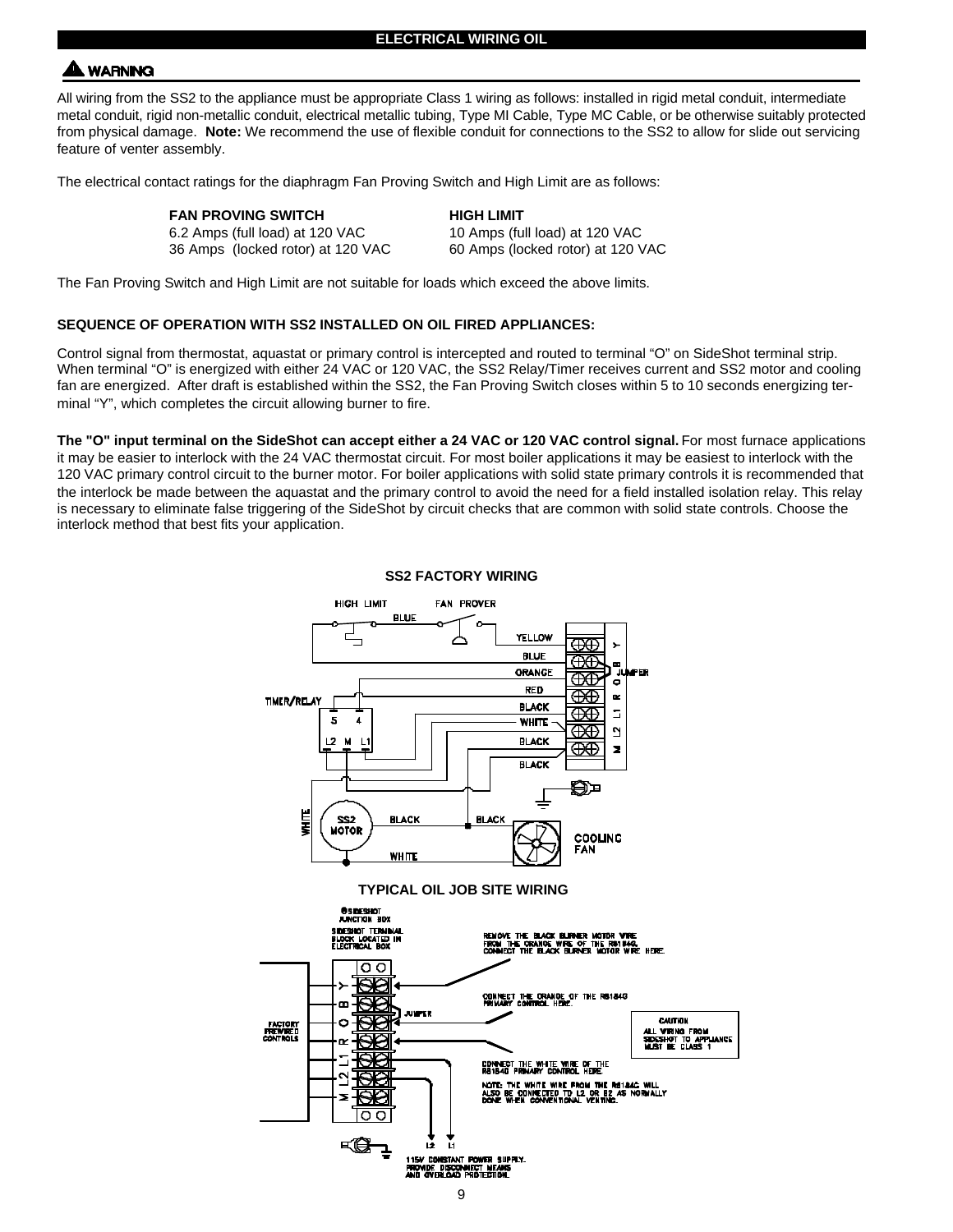## **SS2 CONNECTED TO AN R8184G WITH THE APPLIANCE BURNER MOTOR LESS THAN 6.2 AMPS @ 120 VAC**

LADDER DIAGRAM CONNECTION DIAGRAM



- NOTES: The SS2 is normally interlocked with the primary control of the appliance. Wire all other furnace/boiler controls as normally done when conventional venting before continuing. Disconnect power from the appliance before attempting to interlock the SideShot.
- 1. Separate the Black burner motor wire from the Orange wire of the R8184G. NOTE: Do not separate ignition transformer wire from the Orange.
- 2. Connect the Black burner motor wire to terminal Y on the SS2 terminal strip.
- 3. Connect the Orange wire of the R8184G to the O terminal on the SS2 terminal strip.
- 4. Connect the White wire of the R8184G to the R terminal of the SS2 terminal strip.
- NOTE: The White wire from the R8184G will also be connected to L2 or B2 as normally done when conventional venting.
- 5. Connect L1 terminal of the SS2 terminal strip to L1.
- 6. Connect the L2 terminal of the SS2 terminal strip to L2.
- 7. Connect the Ground to grounding screw in SS2 electrical box.



## **SS2 CONNECTED TO A 24 VAC THERMOSTAT CIRCUIT**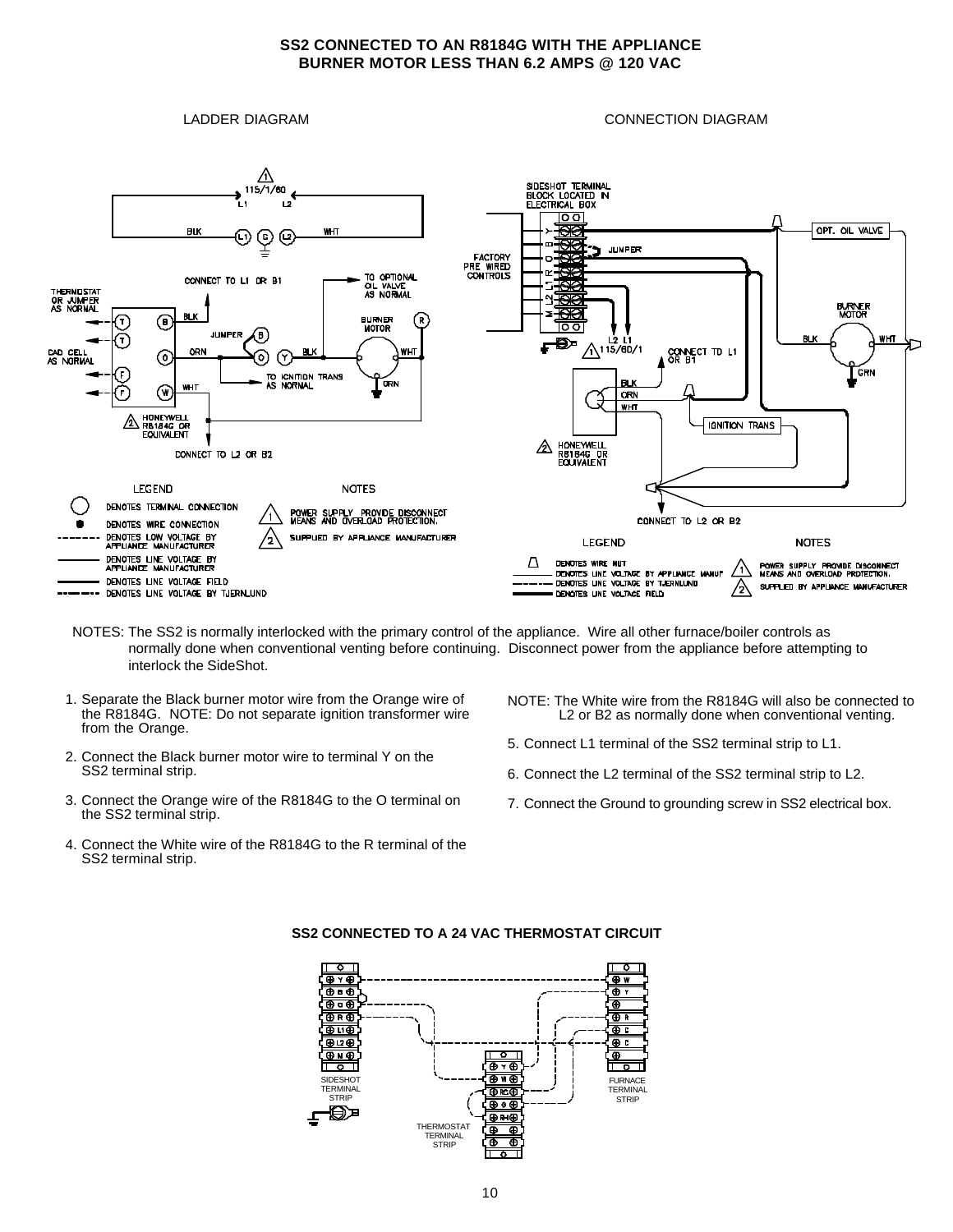## **SS2 CONNECTED TO 24 VAC THERMOSTAT CIRCUIT WITH BURNER MOTOR POST PURGE (P/N 950-2043) (USE IN CONJUNCTION WITH DIAGRAM ON BOTTOM OF PAGE 10)**

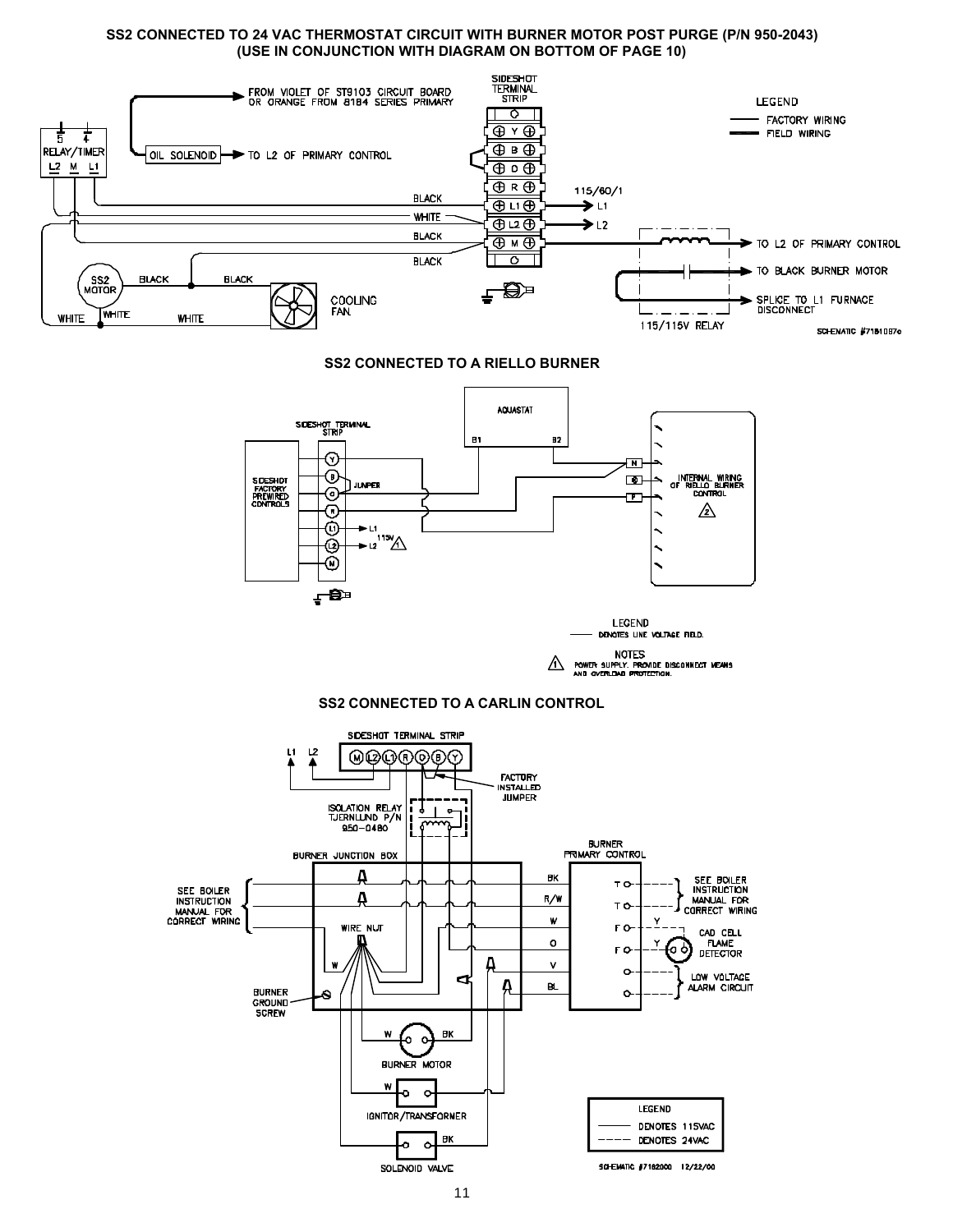## **SS2 WIRED WITH WEIL-MCLAIN WGO, WTGO AND SGO-W WATER BOILERS OR AQUASTAT CONTROLLED BURNERS WITH CARLIN 602002 PRIMARY CONTROL**



## **DRAFT ADJUSTMENT PROCEDURE**

The SS2 Vent system will properly vent a wide range of BTU/hr. input capacities. To compensate for different burner capacities, vent connector lengths, types and sizes, it features a draft adjustment located on the back of the venter assembly. Turning this draft adjustment knob clockwise will increase draft and raise the BTU capacity. Turning the knob counter-clockwise will decrease draft and lower the BTU capacity. The SS2 is factory set for the highest draft (BTU capacity).

## **IMPORTANT:**

Before proceeding, close all windows, doors and fireplace dampers. Turn on all appliances in the structure that exhaust indoor air such as clothes dryer, exhaust fans, range hoods, bathroom and whole house exhaust fans. Failure to perform the draft adjustment procedure may cause a poor vent system installation possibly resulting in fire, carbon monoxide poisoning, explosion, personal injury or property damage.

- 1. Insert a stack thermometer into the vent pipe as close as possible to the SS2 inlet. **NOTE:** plug hole when finished with installation.
- 2. Adjust barometric draft control to the minimum or least draft setting.
- 3. Place the heating system into operation. **NOTE:** There will be a slight pause between the venter operation and the burner operation.
- 4. Continuously monitor the over fire draft and adjust the SS2 draft adjustment knob to maintain a reading of -.02 to -.03" W.C.. When the flue gas temperature at the venter inlet has stabilized make any final draft adjustment necessary to maintain a reading of -.02 to -.03" W.C.. **IMPORTANT:** If a minimum of -.02" W.C. cannot be obtained with the SS2 draft adjustment knob turned fully clockwise, close the burner air shutter until a reading of -.02" W.C. is obtained.
- 5. Perform a smoke test and make any adjustments to the burner air shutter and venter draft adjustment to arrive at a trace of smoke (between 0 and 1) at a minimum over fire draft of -.02" W.C..
- 6. Perform a CO2 test at the same location as the smoke test. Reduce the CO2 1% to 2% by opening the burner air shutter. Recheck over fire draft and increase venter draft if necessary to maintain a minimum of -.02" W.C.. **IMPORTANT:** Depending on installation variables it may be necessary to operate burner at CO2 levels of 12% to 13% with firing rates over 1 GPH to maintain a minimum of -.02" W.C. over fire draft. Consult factory at 1-800-255-4208 if you experience burner setup problems.

## **A WARNING**

Do not allow heating system to run at less than a -.02" W.C. over fire draft or at a CO2 level that is less than a 1% reduction from the value measured at a trace of smoke and a -.02" W.C. over fire draft. If these parameters are unobtainable, contact Tjernlund at 1-800-255-4208 for Technical Assistance.

- 7. Remove the call for heat from the heating system. **NOTE:** The SS2 will run in post-purge mode from the Relay/Timer. Allow the system to cool down to ambient room temperature.
- 8. Restart the heating system.
- 9. At 5 minutes into the restart, read and record the inlet temperature \_\_\_\_\_\_\_\_\_\_\_\_\_\_\_\_\_\_\_\_\_\_\_\_\_\_\_C. If this temperature is above 250 $\degree$  F (121 $\degree$  C)., continue to step 10. If this temperature is below 250°F (121°C), insulate the pipe with an approved pipe insulation. Verify that the over fire draft and CO2 have not changed, If they have, redo the adjustment steps. With the pipe insulated, redo the 5 minute temperature test and record the new value here \_\_\_\_\_\_\_\_\_\_\_\_\_\_\_\_\_\_\_\_\_\_\_\_\_\_\_\_C. If insulating the pipe did not increase the inlet temperature above  $250^{\circ}$  F. (121 $^{\circ}$ C) within 5 minutes of the heating system call for heat, call 800-255-4208 for technical support.
- 10. Lock down the burner primary air adjustment, the barometric adjustment knob and the SS2 draft adjustment with the lock nut that is behind the knob bracket, (See Diagram K). Verify the over fire draft and CO2 readings have not changed from the earlier values.

DIAGRAM K

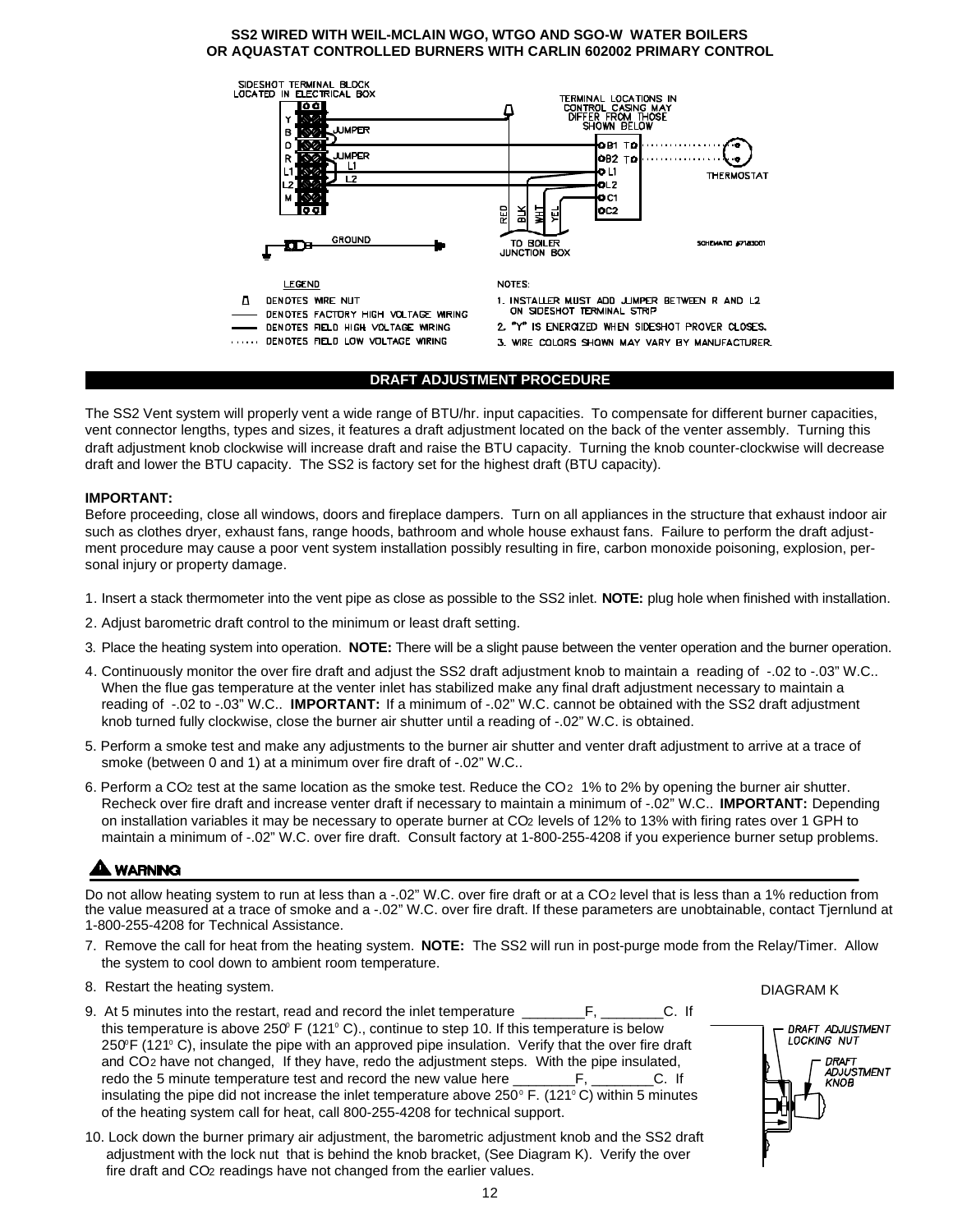## **COMBUSTION AIR**

Adequate combustion air is vital for proper combustion and for safe venting. Likewise, for proper SS2 performance, adequate combustion air must be available to the appliance. Many installers assume adequate combustion air is present, especially in older homes. In some cases this is a false assumption, because many older homes have been made "tight" due to weatherization. Size the combustion air opening(s) into the appliance room as outlined NFPA 54/NFPA 211. When installing a SS2, it is not necessary to supply any more combustion air than normally required when conventional venting. Common symptoms of inadequate combustion air include: Fan Proving Switch short cycling, odor present at the end of burner cycle, outside air enters the structure through the SS2 Vent System on SS2/Appliance off cycle.

## **FINAL SYSTEM OPERATION CHECK-OUT**

- 1. Adjust thermostat or appliance controls to call for heat.
- 2. Verify that the SS2 operates first, prior to burner ignition. Allow heating equipment and SS2 to operate continuously while performing steps 3-5.
- 3. Close all doors and windows of the building. If heating equipment is installed in utility room or closet, close the entrance door to this room. Close fireplace dampers.
- 4. Turn on all appliances in the structure that exhaust indoor air during their operation, e.g. turn on clothes dryer and exhaust fans such as range hoods, bathroom exhaust and whole house fans.
- 5. Allow SS2 and equipment to operate for at least 15 minutes. Tripping of the burner circuit by the Fan Prover Switch during the 15 minute operation indicates an unsafe operating condition. Turn fuel supply off to appliance and DO NOT OPERATE UNTIL UNSAFE VENTING CONDITION IS INVESTIGATED BY QUALIFIED SERVICE PERSONNEL.
- 6. Turn thermostat or equipment controls to the "off" position. Verify that the post-purge timer operates the SS2 for several minutes while burner is not firing before the SS2 turns off. Post-purge adjustment is made by turning the small slotted screw. Counter clockwise will increase delay, clockwise will decrease delay. **NOTE:** Overturning adjustment screw will damage timer and void warranty.
- 7. Return all windows, doors and exhaust fans to their original conditions of use.

## **TROUBLESHOOTING OIL ODORS**

Many problems can be eliminated quite easily by having the equipment properly set up by a professional oil-heat service contractor. The sophistication of today's heating equipment and instrumentation needed for efficient operation requires proper training. There is no substitute for the work of a qualified oil-heat service professional. All troubleshooting recommendations that follow assume the equipment is installed and maintained by a qualified service person.

**Relay/Timer:** The factory installed Relay/Timer provides the post purge cycle for the venting system. Just as a chimney continues to draft after the burner has shut-down, the Relay/Timer operates the SS2 to clear the vent system of residual gases. The duration of the post-purge cycle is adjustable from 1 to 10 minutes. Turn the adjustment on the Relay/Timer counter-clockwise to accomplish a longer post purge. **NOTE:** Over turning adjustment screw will damage timer and void warranty.

**Draft Adjustment:** The SS2 Draft Adjustment, located on the rear housing of the SS2 is used for setting up the appliance for proper draft. See "Draft Adjustment Procedure" on page 12.

## **IMPORTANT**

Any adjustment to the draft setting must be followed by an over-fire draft measurement and necessary adjustments to the primary air intake on the burner and barometric draft control. See "Draft Adjustment Procedure" on page 12.

**Burner Adjustment:** Verify that the over-fire draft matches that recommended by the heating equipment manufacturer. Adjust the combustion efficiency and smoke characteristics to optimum levels of performance. See "Draft Adjustment Procedure" on page 12.

**Combustion Air:** Modern construction methods and materials have reduced natural air infiltration rates to extremely low levels. Even older homes can lack adequate air for combustion, when insulation upgrades and other weatherization methods have been installed. It is recommended that fuel burning appliances have dedicated sources of outside air for combustion. This may be simply accomplished by running a properly sized duct from outdoors and terminating it near the burner air intake. Accessory air intakes are available that connect to the burner motor, using it to pull in the outdoor air. The Tjernlund IN-FORCER™ Combustion Air Intake tempers the raw outdoor air as it is delivered to the burner. Without a source of outdoor air for combustion, a tight home's negative pressures will draw odors back through the venting system during the appliance off cycle.

**Chronic Oil Odor Conditions:** Certain features of the specific appliance and installation, e.g. high heat-retention combustion chamber; low-mass, dry-base; piping system design; oil impurities; air in lines, can all contribute to an increased production of oil odor and cannot always be anticipated. For extreme cases of oil odor nuisance Tjernlund recommends the practice of post-purging the burner during the vent system post-purge. A burner post-purge cycle can eliminate any shortcomings of compatibility between the specific installation and the SS2. Burner post-purge kits, such as, Tjernlund's P/N 950-2043, are available from most oil equipment distributors. Burner post-purge kits should be used on installations where the combustion air is being adequately supplied, yet oil odors continue.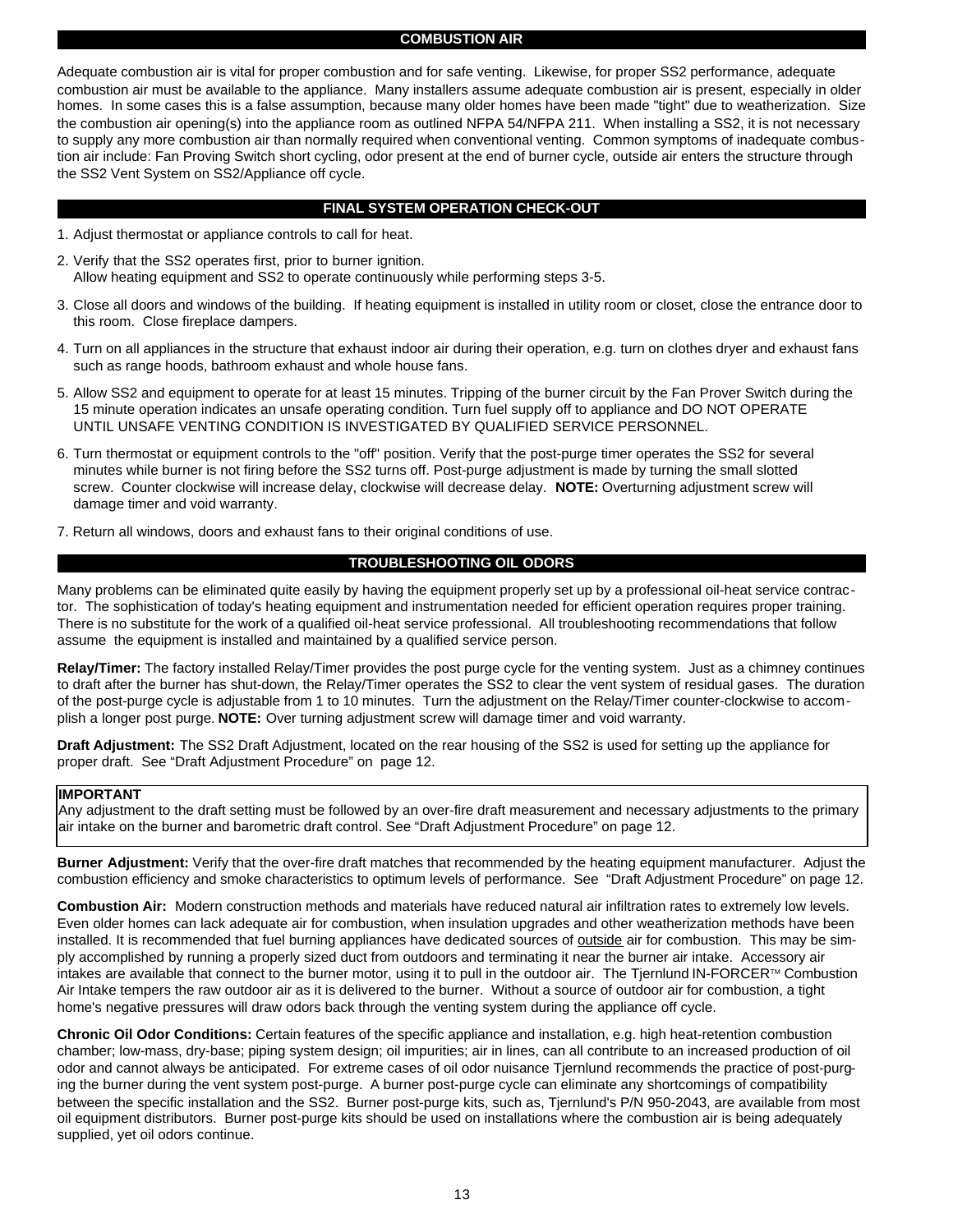#### **TROUBLESHOOTING ELECTRICAL PROBLEMS**

**NOTE:** When 120 VAC is applied to terminals L1 and L2 of the SS2 terminal strip, the SS2 may start up and run for 1 to 10 minutes. Do not initiate a call for heat with the appliance until the SS2 is finished with it's post purge time cycle.

## **A WARNING**

The following guide is intended to be used if a problem occurs during the use of the SS2 side wall vent system. At several steps throughout the guide you will be required to measure 115 Volts with a voltmeter, (See Diagram L).

**Extreme caution must be exercised to prevent injury.** If you are unable to determine the defective part with the use of this guide, call your Tjernlund distributor or Tjernlund Products direct at 1-800-255-4208 for further assistance.



## **SYMPTOM 1: SS2 MOTOR RUNS CONTINUOUSLY**



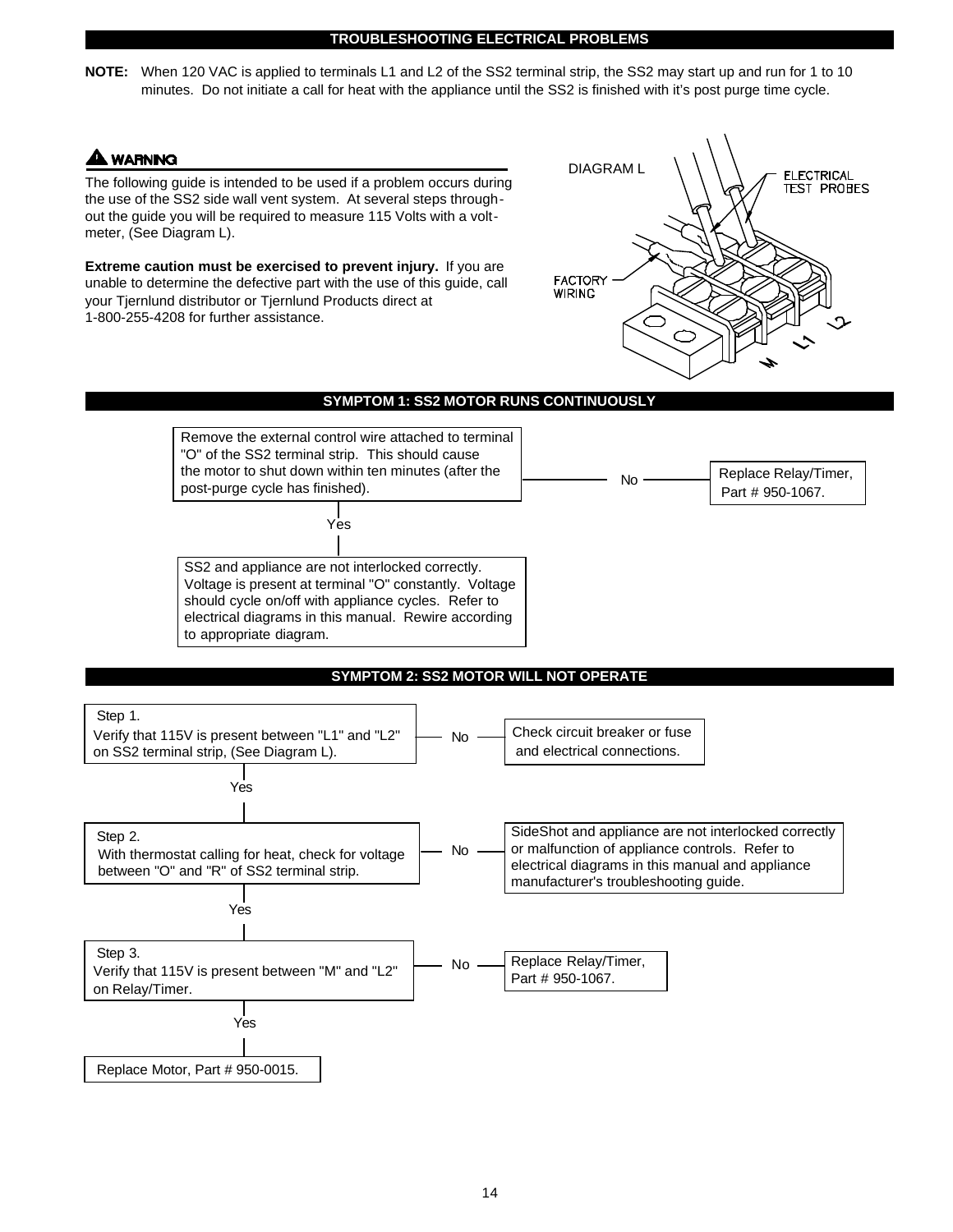## **SYMPTOM 3: APPLIANCE WILL NOT OPERATE, BUT SS2 DOES**

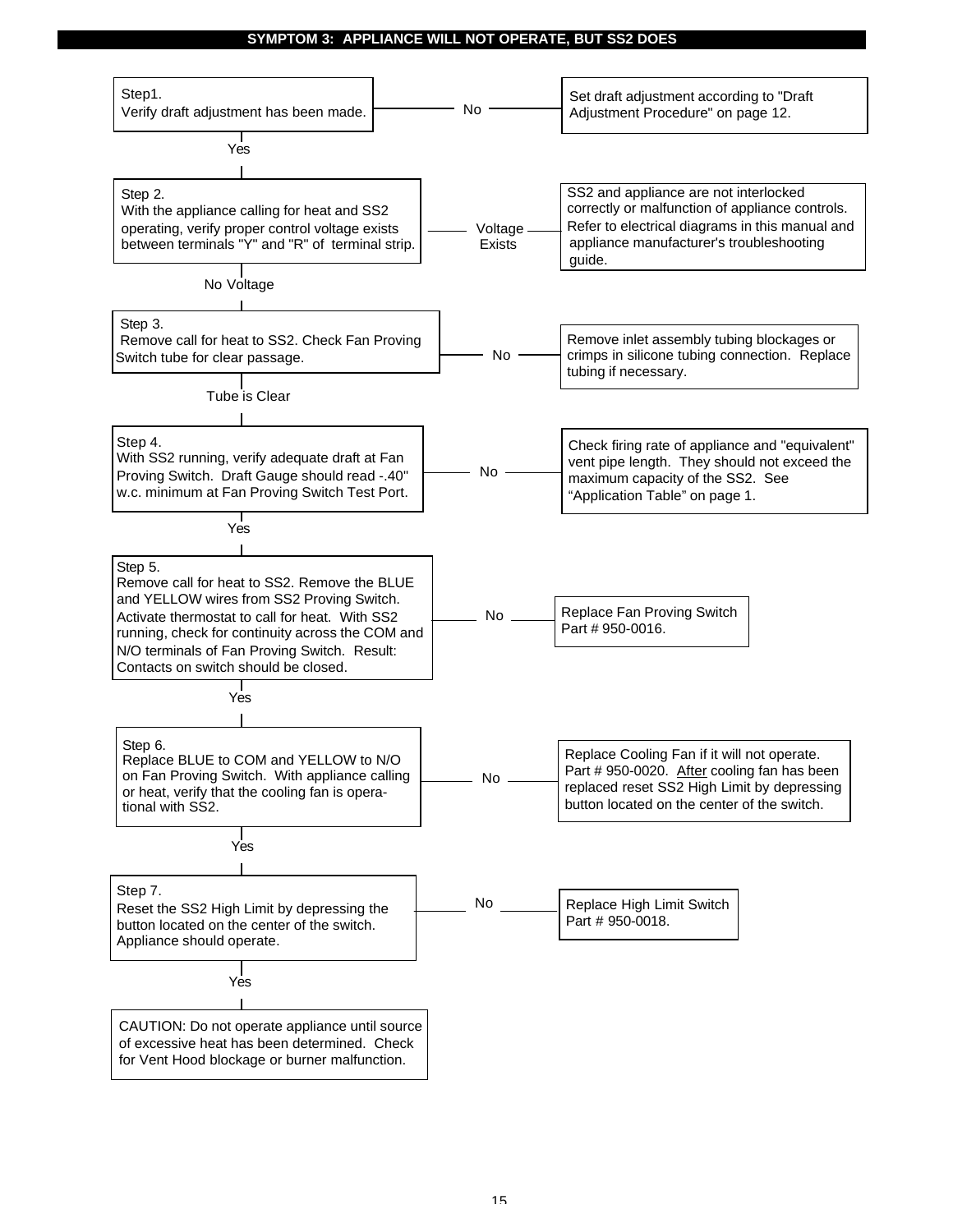## **INSTALLER AND USER REQUIREMENTS**

- Installer must visually inspect unit annually.
- Installer must verify over-fire draft, CO2 and smoke readings are all correct. See "Draft Adjustment Procedure" on page 12.
- Inspect vent pipe for evidence of corrosion. If any corrosion is found replace vent pipe and inspect venter.

## **IMPELLER INSPECTION**

We recommend that the SS2 impeller be inspected annually. Improper burner adjustment can cause excessive particulate build up over time and impair venter performance. **NOTE:** See "SS2 Terminology" on page 3 for isometric diagram when following impeller inspection procedure.

## **NOTE: The following inspection procedure should be done when SS2 is mounted. Use care so hardware is not lost.**

- 1. To examine impeller, remove vent pipe and SS2 inlet pipe by twisting counter clockwise.
- 2. Remove (7) screws which hold Cover Plate to Vent Cabinet.
- 3. Remove flexible tubing from Fan Prover sensing tube and remove (8) nuts which hold inlet assembly to Venter Housing.

An impeller that exhibits large amounts of particulate should be cleaned with a soft metal wire brush and soot cleaner. Clean each blade, as well as the rest of the impeller. An impeller that appears to be out of round should be replaced with a new impeller. After cleaning or replacing impeller, perform "Draft Adjustment Procedure" on page 12.

## **MOTOR OILING**

The SS2 Motor has sealed ball bearings and requires no oiling.

## **HOW TO OBTAIN SERVICE ASSISTANCE**

- 1. If you have any questions about your Power Venter or if it requires adjustment, repair or routine maintenance, we suggest that you contact your installer, contractor or service agency.
- 2. If you require technical information contact Tjernlund Products, Inc. at 1-800-255-4208.

When contacting Tjernlund Products, Inc., please have the following information available:

- 1. Model of the Power Venter as shown on the label attached to Power Venter.
- 2 Name and address of installer and any service agency who performed work on Power Venter.
- 3. Date of original installation and dates any service work was performed.
- 4. Details of the problem as you can best describe them.

## **LIMITED PARTS WARRANTY AND CLAIM PROCEDURE**

Tjernlund Products, Inc. warrants the components of the SideShot for two years from date of installation. This warranty covers defects in material and workmanship. This warranty does not cover normal maintenance, transportation or installation charges for replacement parts or any other service calls or repairs. This warranty DOES NOT cover the complete SS2 if it is operative, except for the defective part.

Tjernlund Products, Inc. will issue credit or provide a free part to replace one that becomes defective during the two year warranty period. If the part is over 30 months old, proof of date of the installation in the form of the contractor sales/installation receipt is necessary to prove the unit has been in service for under two years. All receipts should include the date code of the SideShot to ensure that the defective component corresponds with the complete unit. This will help preclude possible credit refusal.

- 1.) Follow troubleshooting guide to determine defective component. If unable to determine faulty component, contact your Tjernlund distributor or Tjernlund Products Technical Customer Service Department at 1-800-255-4208 for troubleshooting assistance.
- 2.) After the faulty component is determined, return it to your Tjernlund distributor for replacement. Please include SideShot date code component was taken from. The date code is located on the Electrical Box coverplate. If the date code is older than 30 months you will need to provide a copy of the original installation receipt to your distributor. Credit or replacement will only be issued to a Tjernlund distributor after the defective part has been returned prepaid to Tjernlund.